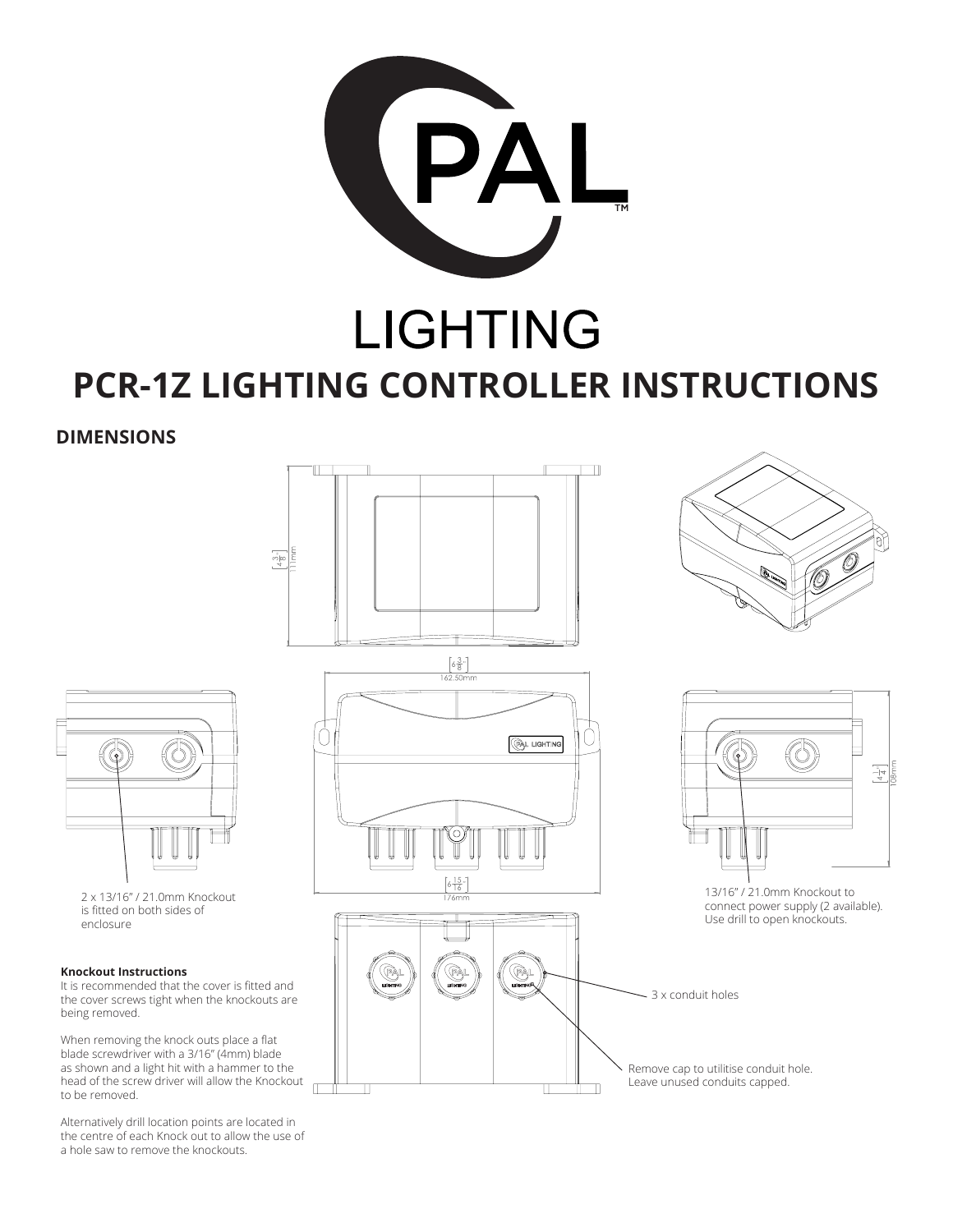# **INSTALLATION & MAINTENANCE INSTRUCTIONS ON THE 16/35/65 WATT PCR-1Z CLASS 2 OUTDOOR DRIVER/RECEIVER FOR 12V D/C PAL 4 WIRE LED LIGHTS**

### **FEATURES**

- Easy to Install
- UL Listed Class 2 Power Supply / Swimming Pool and Spa Transformer (WDGV)
- Remote Control Operation from PCZ-2 hand-held remote
- Optional Wi-Fi Control from Apple iOS Devices
- IP65 Wet Location Construction
- Constant 24V DC Output Voltage over the Supply

### **IMPORTANT INFORMATION**

This PCR-1Z Class 2 power supply is specifically designed to supply 24V DC to power the PAL 4 Wire UL Listed LED Pool lights.

The PCR-1Z must be installed in accordance with the National Electrical Code by a Certified Electrician or Qualified Pool Technician.

**NOTE: No bonding is required from this Class 2 power supply to the UL Listed PAL Pool Light fixtures as they are made of an all plastic construction and comply with NEC article 680 requirements.**

### **INSTALLATION INSTRUCTIONS FOR PCR-1Z RGB OUTDOOR DRIVER**

**Step 1.** The PCR-1Z Class 2 Power Supply is a Weatherproof construction (IP65) and should be mounted on a flat surface using the mounting legs on the enclosure with appropriate fixtures for the mounting substrate and in a suitable position to suit the intended location of the PAL 4 Wire LED Pool Lights and installed to comply with all the requirements of the National Electrical Code (NEC) and all relevant local codes and ordinances.

**NOTE:** The Driver Enclosure must be located a minimum distance of 5 feet measured horizontally from the inside wall of the pool and not less than 1 foot above the maximum pool water level measured to the top of the Driver Enclosure.

**NOTE:** The enclosure must be mounted using the mounting legs on the enclosure with the screw set supplied. If the enclosure is to be mounted on a concrete or block wall, *mark out the mounting hole locations and drill 3/16" holes using a masonry drill then fit the Star Plugs supplied into the holes and fix using the stainless steel screws supplied??*

**Step 2.** Using the conduit entry on the bottom right hand side of the PCR-1Z (as shown) connect the 100-120V power supply to NEC code requirements.

**Step 3.** Using the remaining conduit entries at the bottom of the PCR-1Z (as shown), connect the 4 core wire from the PAL 4 WIRE LED LIGHTS. Please ensure the 4 cores are connected to the correct terminals. 2 x output conduit entries are provided in the enclosure to connect up to 2 x PAL-LED 4 Wire Pool Lights.

**Step 4.** The PCR-1Z Driver / Receiver is factory set to operate with the PCZ-2 Transmitter supplied. Just fit the 2 x batteries supplied with the PCZ-2.

Please refer to the information supplied with the PCZ-2 transmitter for full operating instructions and features of the system.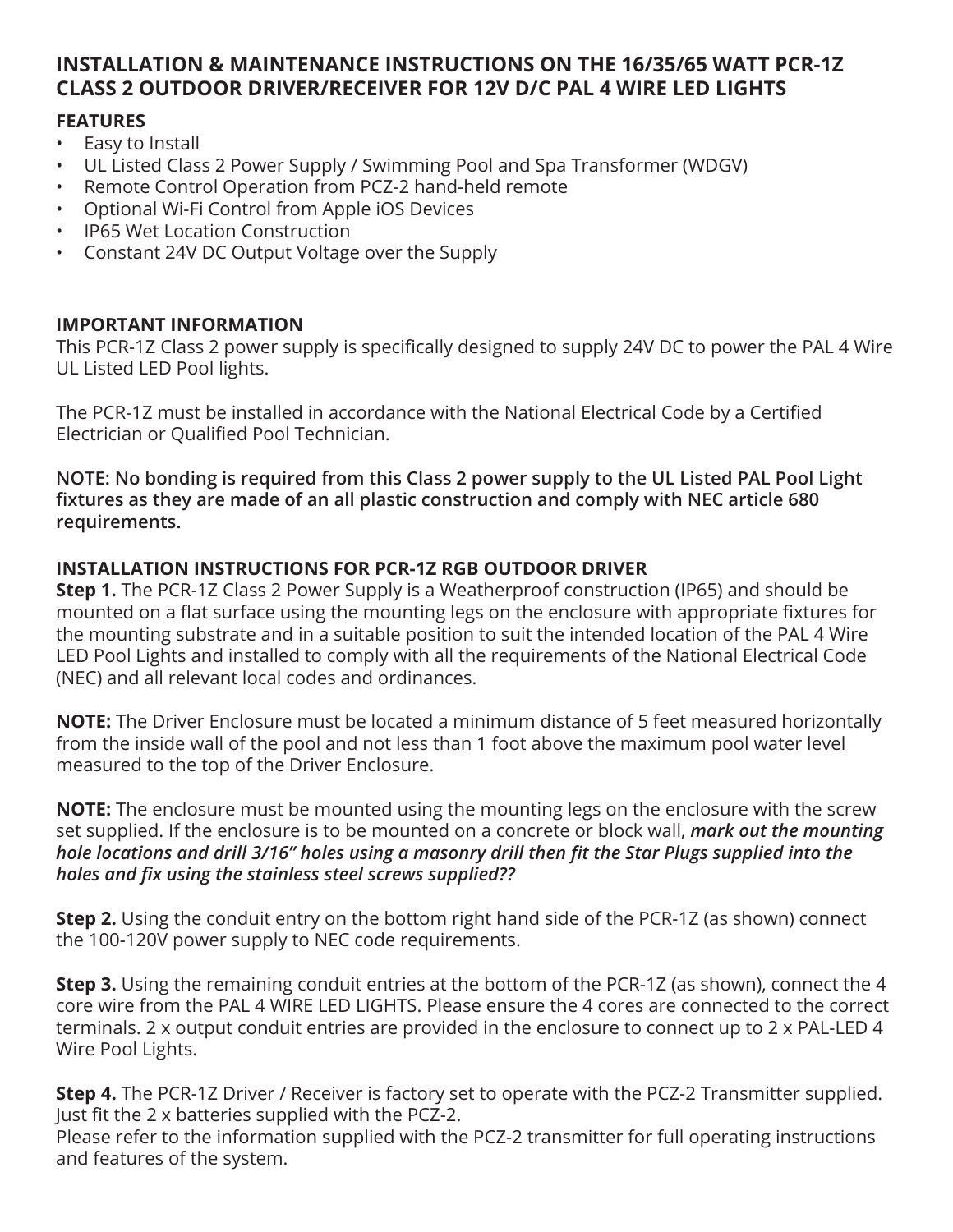### **INSTALLATION INSTRUCTIONS FOR PCR-1Z RGB OUTDOOR DRIVER**

#### **NOTE** Use the 2 x Mounting legs to fasten the enclosure to wall with appropriate fixtures for **Manual Operation Button Code Setting Button LED Indicator** the mounting substrate O E) ⊗  $\circ$  $\blacksquare$  $\circledcirc$  $\circ$ 8888 b ¢  $\overline{a}$ Ō o g  $\overline{a}$ ◯ (\*  $(\divideontimes)$ ⊗)  $\bullet$ Module<br>Config Code etting  $\blacksquare$  $\left| \frac{\partial}{\partial x} \right|$  $\circ$  $\mathbf{o}$  $\circ$  $\circ$  $\bullet$ E A N 6  $(\divideontimes)$ (\*) ⊛  $(\divideontimes)$  $\blacksquare$ WiFi EARTH ACTIVE NEUTRAL  $\bullet$  $\bullet$  $\circ$  $\circ$  $\circ$ Module DIP Sw  $\bullet$ S1 S2 S3 MODE ⊗ ⊗ (% (%  $\mathbf{d}$ Jandy -  $\circ$ - Pentair -<br>On - - **NOTE**  $\mathbb{I}$ Hayward Z1 - - Do not use side knock-outs ON  $(\divideontimes)$ . X PAL  $\circ$  $_{\circ}^{\circ}$  $\circ$ - BLUE GREY RED WHITE **B** ON Astral - -  $\circ$  $\circ$ **Wi-Fi Connector** Wi-Fi module attaches to lid of enclosure and connects to PCB as shown. 1/2" PVC Conduit All PCR-1Z drivers are supplied with 1x PCZ-2 Hand Held Transmitter & Wall **To 110-240v** Holder **Power Supply PAL 4 Wire LED Light**

**PAL 4 Wire LED Light**

Note 1:

The PCR-1Z is suitable for PAL 4 wire lights.

Note 2:

Knock outs are provided in the enclosure to connect up to 2 x PAL 4 wire UL Listed Pool Lights.

Note 3:

An unlimited number of drivers can be controlled by one transmitter.

Note 4:

A maximum number of 4 x Transmitters can be coded to an individual PCR-1Z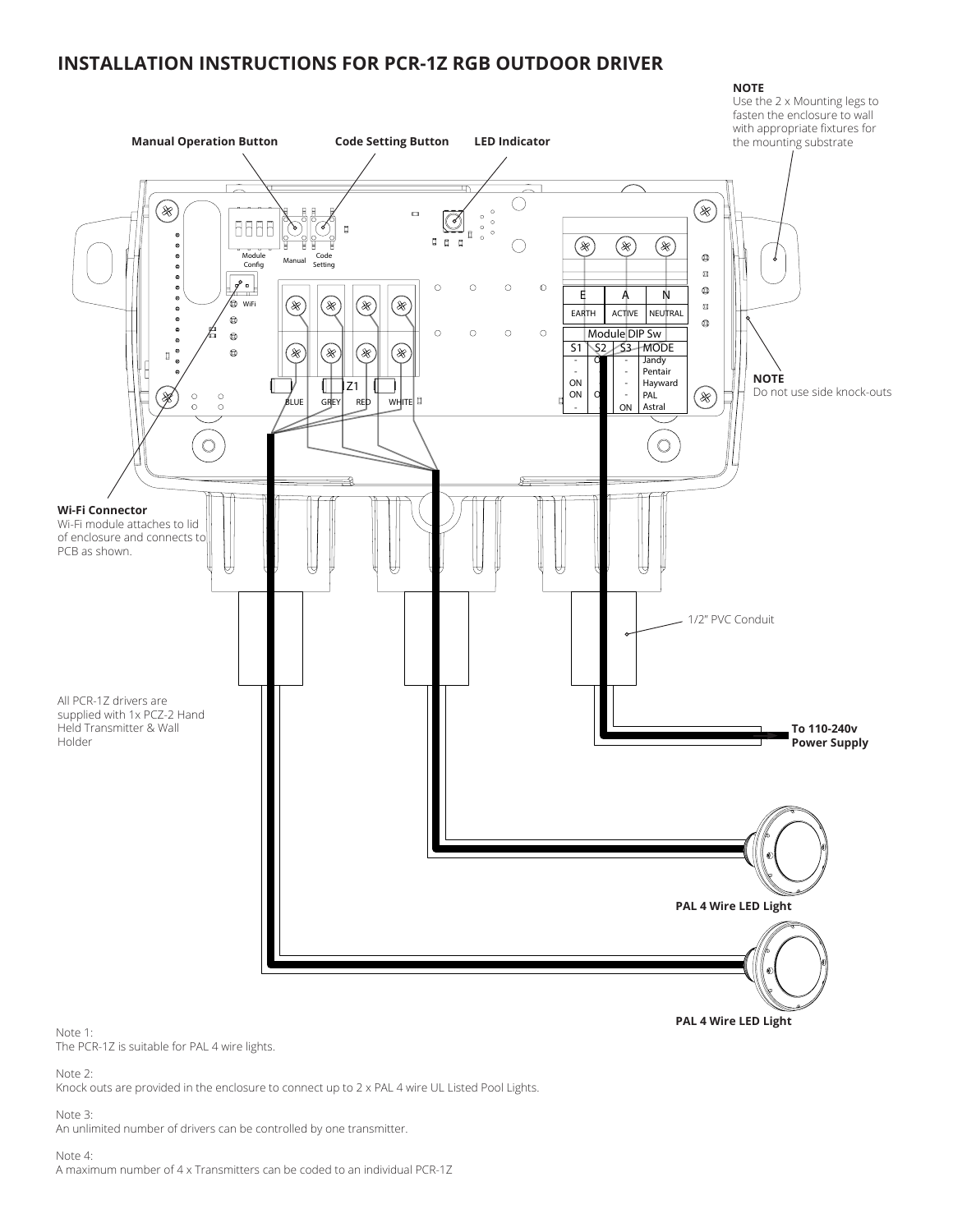### **CLONING SETTINGS**



### **Note:**

- Must turn off power before making DIP switch selection.
- When synching PAL lights to other OEM lights, static colors will match but color change mode timing may vary.
- If the PAL Lights are to be used with Automation, do not use the handheld remote control and disconnect the WiFi module from the board if so equipped.
- If the Automation does not turn the PAL lights on or off and there is power to the driver, press the Z1 button one time to turn on the PAL Driver.
- Note that the PAL features of infinite color selection and dimmability are not available while in Cloned mode.

# **PAL TOUCH PCZ-2 TRANSMITTER HAND HELD REMOTE**



### **FEATURES**

- 1. Matching Code Apply power to the receiver. Then press Z<sub>1</sub> once within 5 seconds. The output light will flash white 3 times if matching is successful.
- 2. Clearing Code Apply power to the receiver. Hold down Z, for 3 seconds. The output light will flash 6 times if clearing the code is successful.

After successfully clearing the existing code a new code will have to be applied by following the matching code procedure above.

- 3. 1 Transmitter (PCZ-2) can operate an unlimited number of Receivers (PCR-1Z)
- 4. 1 Receiver (PCR-1Z) can be controlled by a maximum of 4 Transmitters (PCZ-2)
- 5. Touching the color wheel will reset any Mode selection.
- 6. Memory Feature Remembers color selection after being switched off.
- 7. Once the transmitter and receiver are successfully coded the receiver will remember the code if powered off.